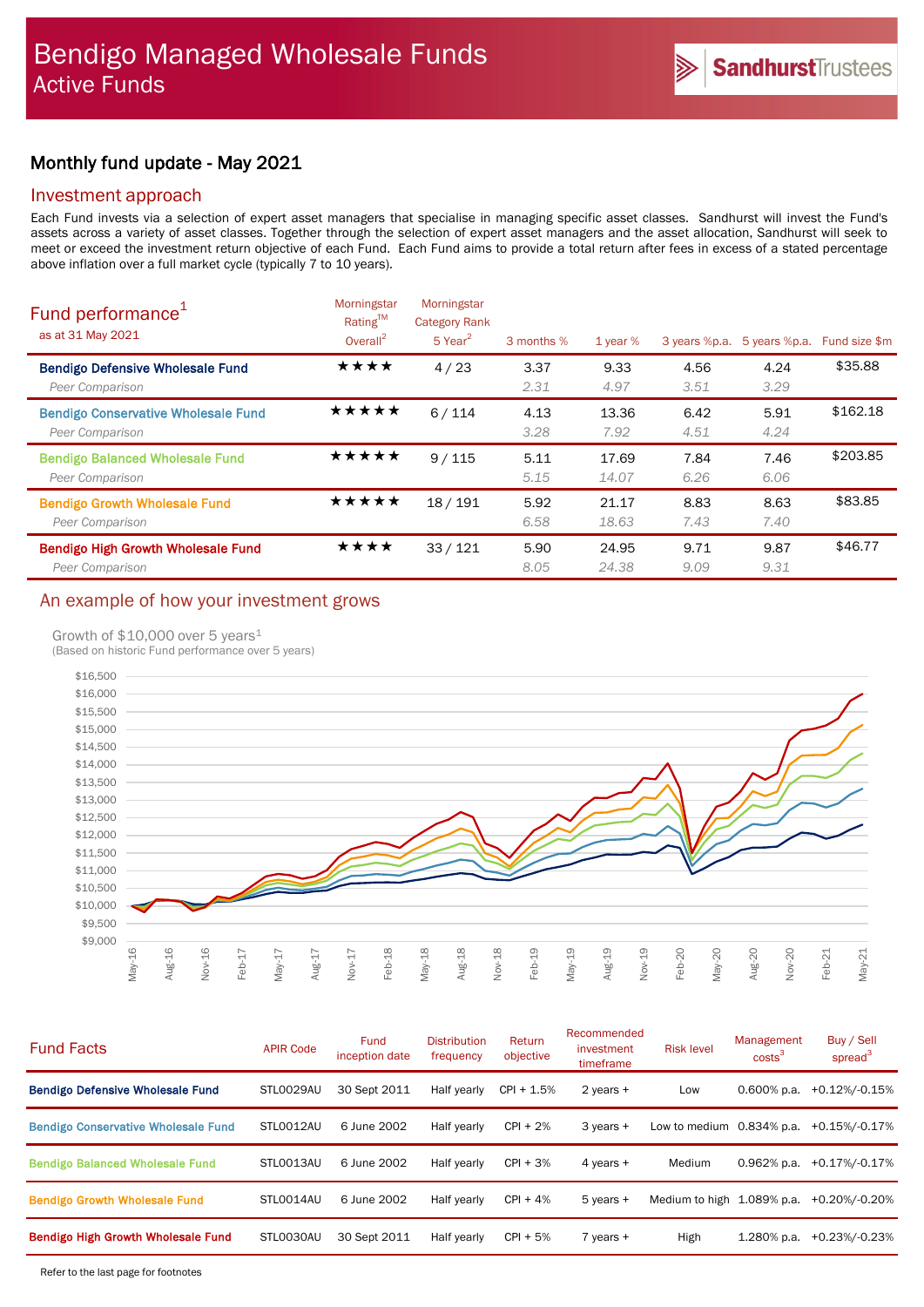# Asset allocation and the Unit prices of the Unit prices of Unit prices and Unit prices

#### Bendigo Defensive Wholesale Fund



#### Bendigo Conservative Wholesale Fund

| $\blacksquare$ Aust Sh | 18.0% |
|------------------------|-------|
| $\blacksquare$ Int Sh  | 11.6% |
| Int Sh (Hedged)        | 8.5%  |
| Property & Infra       | 3.6%  |
| $\blacksquare$ Cash    | 18.6% |
| $\blacksquare$ Int Fl  | 11.1% |
| $\blacksquare$ Aust FI | 24.0% |
| Alternative            | 4.6%  |
|                        |       |

#### Bendigo Balanced Wholesale Fund



#### Bendigo Growth Wholesale Fund

| ■ Aust Sh                      | 35.9% |
|--------------------------------|-------|
| $\blacksquare$ Int Sh          | 22.0% |
| $\blacksquare$ Int Sh (Hedged) | 15.9% |
| <b>Property &amp; Infra</b>    | 4.5%  |
| $\blacksquare$ Cash            | 10.1% |
| $\blacksquare$ Int FI          | 0.7%  |
| <b>Aust Fl</b>                 | 5.9%  |
| <b>Alternative</b>             | 5.0%  |
|                                |       |

#### Bendigo High Growth Wholesale Fund

| <b>Aust Sh</b>         | 39.7% |
|------------------------|-------|
| $\blacksquare$ Int Sh  | 24.5% |
| Int Sh (Hedged)        | 21.2% |
| ■ Property & Infra     | 4.2%  |
| $\blacksquare$ Cash    | 7.4%  |
| $\blacksquare$ Int FI  | 0.0%  |
| $\blacksquare$ Aust FI | 0.0%  |
| <b>Alternative</b>     | 3.0%  |
|                        |       |

| UNIT prices<br>as at 31 May 2021           | Application<br>price | Withdrawal<br>price |
|--------------------------------------------|----------------------|---------------------|
| <b>Bendigo Defensive Wholesale Fund</b>    | \$1.15666            | \$1.15354           |
| <b>Bendigo Conservative Wholesale Fund</b> | \$1.17307            | \$1.16932           |
| <b>Bendigo Balanced Wholesale Fund</b>     | \$1.14099            | \$1.13712           |
| <b>Bendigo Growth Wholesale Fund</b>       | \$1.10510            | \$1.10069           |
| <b>Bendigo High Growth Wholesale Fund</b>  | \$1.55683            | \$1.54968           |

### Make the most of your investment

#### You need \$50,000 to start an investment in one of our Bendigo Managed Wholesale Funds

 $\blacktriangleright$  The power of compounding

Compounding can be a powerful tool in wealth creation. Reinvesting distributions can be one of the easiest and cheapest ways to increase your holdings over time. You're compounding your investment's growth by continually adding more units which, in turn, will generate distributions of their own.

#### Why not reinvest your half yearly distributions?

 $\blacktriangleright$  The benefits of making it regular

Making regular contributions to your investment can both grow your investment and smooth the effects of market highs and lows.

#### Why not add a Regular Savings Plan to your investment? You can establish one from as little as \$50 per month.

You can also use BPAY® to add to your investment at any time with as little as \$100. See your statement for your BPAY reference number.

® Registered to BPAY Pty Ltd ABN 69 079 137 518

### Do you have any questions?

For further information contact us on 1800 634 969 or visit www.sandhursttrustees.com.au